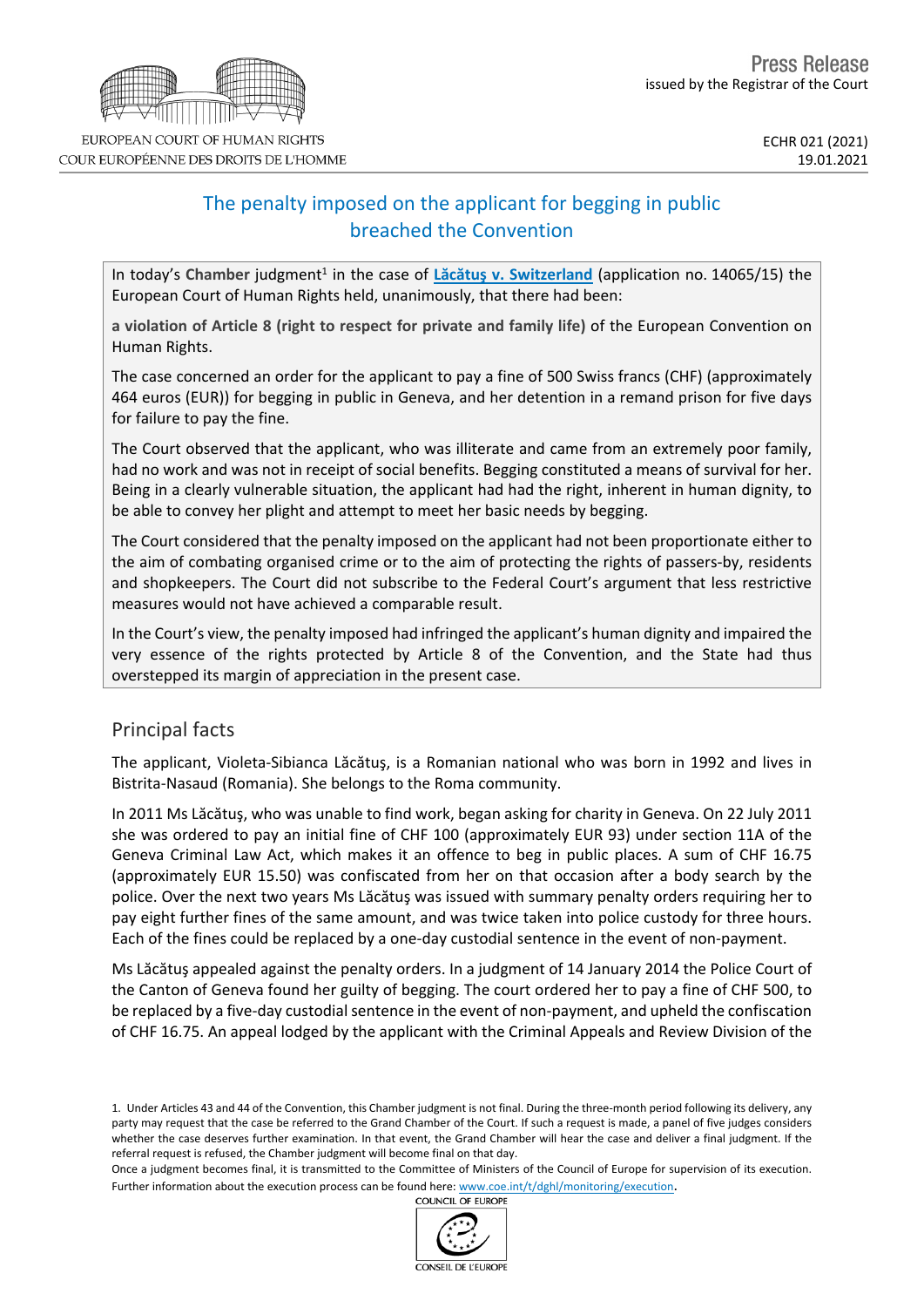Court of Justice of the Canton of Geneva was dismissed on 4 April 2014. Ms Lăcătuş appealed to the Federal Court against that decision, but her appeal was dismissed on 10 September 2014.

From 24 to 28 March 2015 Ms Lăcătuş was detained in Champ-Dollon Remand Prison for failure to pay the fine.

# Complaints, procedure and composition of the Court

Relying on Article 8 (right to respect for private and family life, home and correspondence), the applicant alleged that the prohibition on begging in public places constituted unacceptable interference with her private life as it had deprived her of her means of subsistence. Under Article 10 (freedom of expression), she maintained that the prohibition on begging had prevented her from conveying her plight by asking for charity. Relying on Article 14 (prohibition of discrimination) read in conjunction with Article 8, the applicant alleged that she had been the victim of discrimination on account of her social and financial situation and her origins.

The application was lodged with the European Court of Human Rights on 17 March 2015.

Judgment was given by a Chamber of seven judges, composed as follows:

Paul **Lemmens** (Belgium), *President*, Georgios A. **Serghides** (Cyprus), Helen **Keller** (Switzerland), Dmitry **Dedov** (Russia), Georges **Ravarani** (Luxembourg), María **Elósegui** (Spain), Peeter **Roosma** (Estonia),

and also Milan **Blaško**, *Section Registrar.*

Decision of the Court

## Article 8

The Court found that there had been interference with the exercise by the applicant of her rights under Article 8 of the Convention. The interference had had a legal basis in section 11A of the Geneva Criminal Law Act.

The Court observed that section 11A(1) of that Act stated that "begging [was] punishable by a fine". Hence, that provision penalised in blanket fashion persons engaging in begging. The Court considered that an outright ban on a certain type of conduct was a radical measure which required strong justification and particularly rigorous scrutiny by the courts empowered to weigh up the various interests at stake.

In the present case the applicable legislation had precluded a genuine balancing of the interests at stake, and penalised begging in blanket fashion.

The Court observed that the applicant came from an extremely poor family, wasilliterate, had no work and was not in receipt of social benefits. Begging constituted a means of survival for her. The Court considered that, being in a clearly vulnerable situation, the applicant had had the right, inherent in human dignity, to be able to convey her plight and attempt to meet her basic needs by begging.

Regarding the nature and severity of the penalty, the Court observed that the applicant had been ordered to pay a fine of CHF 500, to be replaced by a five-day custodial sentence in the event of nonpayment. As she had been incapable of paying this sum, the applicant had in fact served a custodial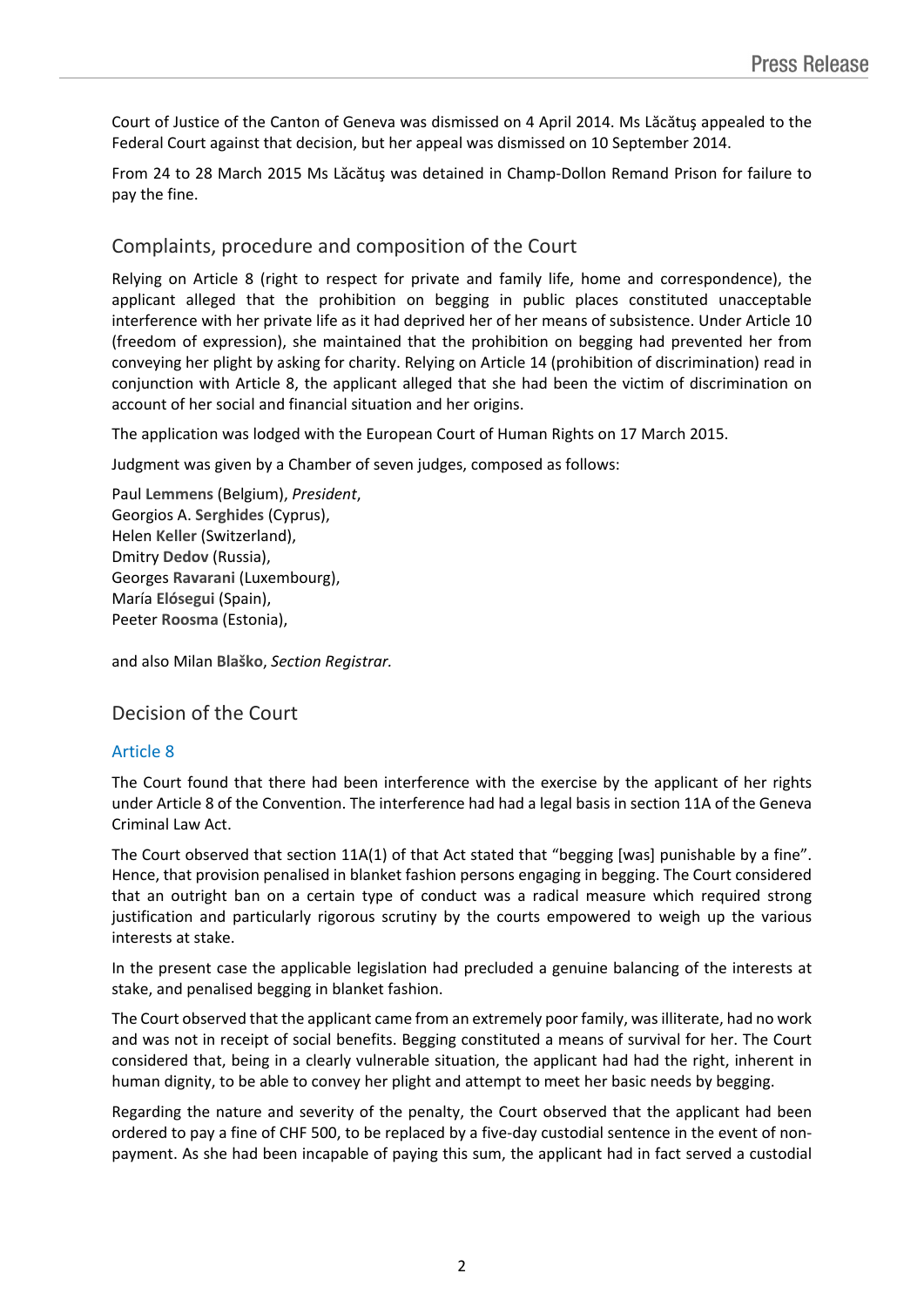sentence in prison. The Court observed that this was a severe sanction. A measure of this kind had to be justified by sound reasons in the public interest, which had not been present in this case.

As to whether less stringent measures could have achieved a comparable result, the Court noted that in its judgment of 9 May 2008 the Federal Court had found that less restrictive legislation would be ineffective, referring to the findings of law made in its previous judgments.

A comparative-law survey of legislation on begging showed that the majority of Council of Europe member States imposed more nuanced restrictions than the blanket ban under section 11A of the Geneva Criminal Law Act. Even though the State had some margin of appreciation in that regard, compliance with Article 8 required the domestic courts to examine thoroughly the particular situation in the case before them. Accordingly, the Court could not subscribe to the Federal Court's argument that less restrictive measures would not have achieved a comparable result.

The Court considered that the penalty imposed on the applicant had not been proportionate either to the aim of combating organised crime or to the aim of protecting the rights of passers-by, residents and shopkeepers. The applicant was an extremely vulnerable person who had been punished for her actions in a situation in which she had in all likelihood had no choice other than to beg in order to survive. In the Court's view, the penalty imposed had infringed the applicant's human dignity and impaired the very essence of the rights protected by Article 8, and the State had thus overstepped its margin of appreciation in the present case.

The Court concluded that the interference with the exercise of the applicant's Article 8 rights had not been "necessary in a democratic society" within the meaning of Article 8 § 2 and that there had been a violation of Article 8 of the Convention.

#### Article 10

Having found a violation of Article 8, the Court considered that the complaint under Article 10 did not raise a separate and essential issue and that it was therefore unnecessary to rule separately on that complaint.

#### Article 14 read in conjunction with Article 8

Having found a violation of Article 8, the Court considered that there was no need to rule separately on the complaint under Article 14 read in conjunction with Article 8 of the Convention.

## Just satisfaction (Article 41)

The Court held that Switzerland was to pay the applicant 922 euros (EUR) in respect of non-pecuniary damage.

## Separate opinions

Judge Keller expressed a concurring opinion. Judges Lemmens and Ravarani each expressed a partly concurring, partly dissenting opinion. These opinions are annexed to the judgment.

#### *The judgment is available only in French.*

This press release is a document produced by the Registry. It does not bind the Court. Decisions, judgments and further information about the Court can be found on [www.echr.coe.int.](http://www.echr.coe.int/) To receive the Court's press releases, please subscribe here: [www.echr.coe.int/RSS/en](http://www.echr.coe.int/RSS/en) or follow us on Twitter [@ECHR\\_CEDH](https://twitter.com/ECHR_CEDH).